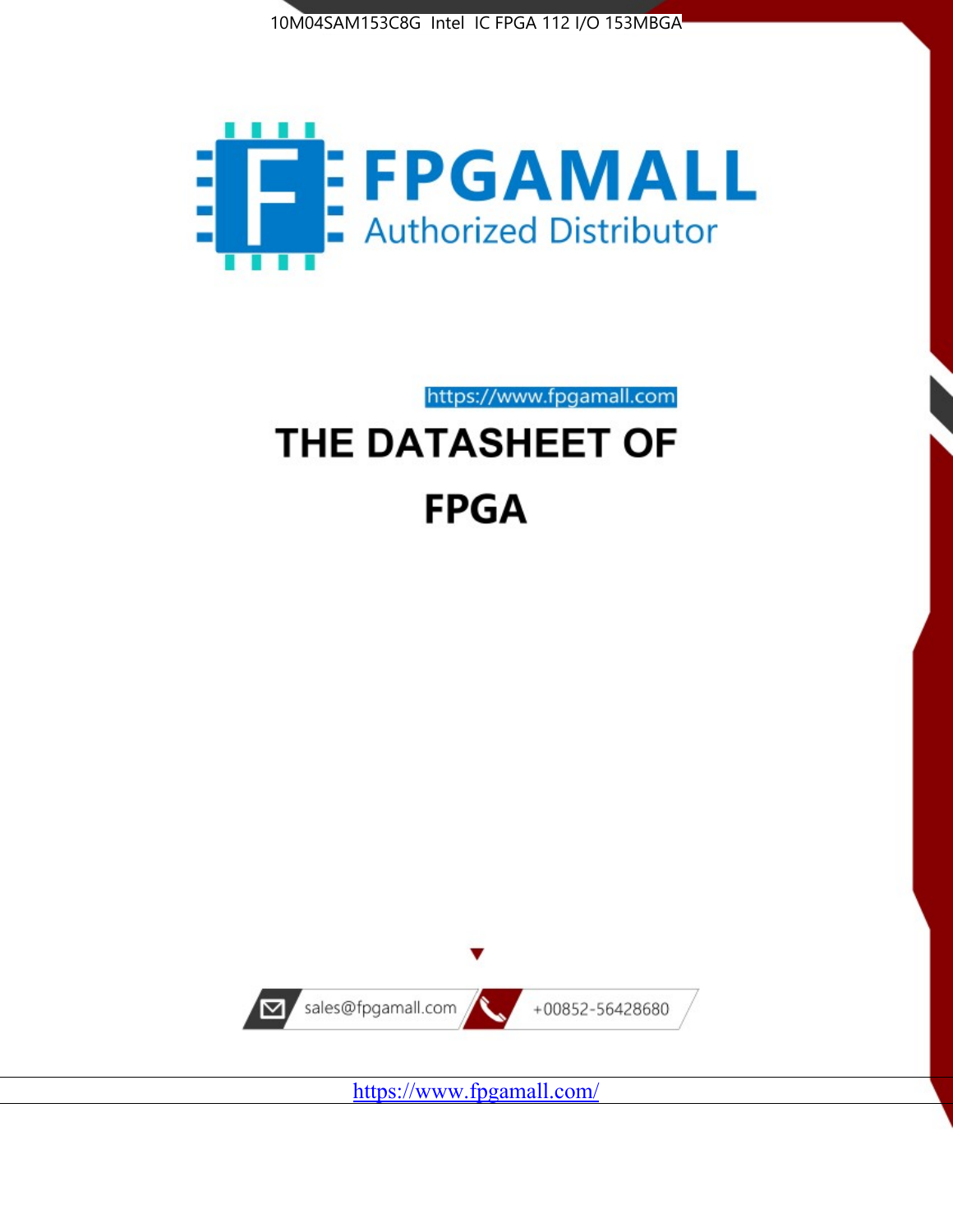10M04SAM153C8G Intel IC FPGA 112 I/O 153MBGA



# **Intel® MAX® 10 FPGA Device Overview**



**M10-OVERVIEW | 2017.12.15** Latest document on the web: **[PDF](https://www.altera.com/en_US/pdfs/literature/hb/max-10/m10_overview.pdf)** | **[HTML](https://www.altera.com/documentation/myt1396938463674.html)**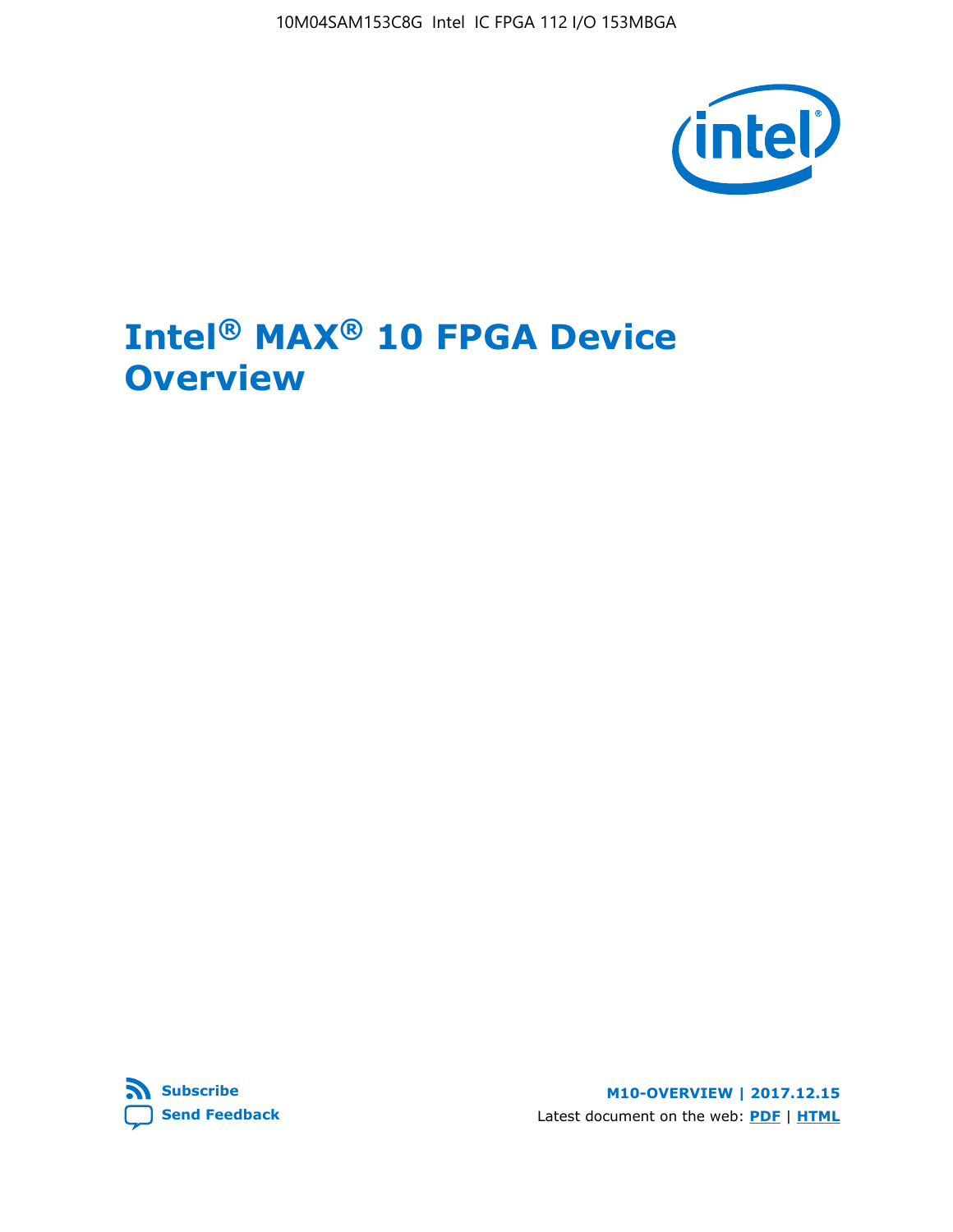

*Contents*

# **Contents**

| Intel® MAX® 10 FPGA Device Overview…………………………………………………………………………………………3 |  |
|------------------------------------------------------------------------|--|
|                                                                        |  |
|                                                                        |  |
|                                                                        |  |
|                                                                        |  |
|                                                                        |  |
|                                                                        |  |
|                                                                        |  |
|                                                                        |  |
|                                                                        |  |
|                                                                        |  |
|                                                                        |  |
|                                                                        |  |
|                                                                        |  |
|                                                                        |  |
|                                                                        |  |
|                                                                        |  |
|                                                                        |  |
|                                                                        |  |
|                                                                        |  |
| Document Revision History for Intel MAX 10 FPGA Device Overview 13     |  |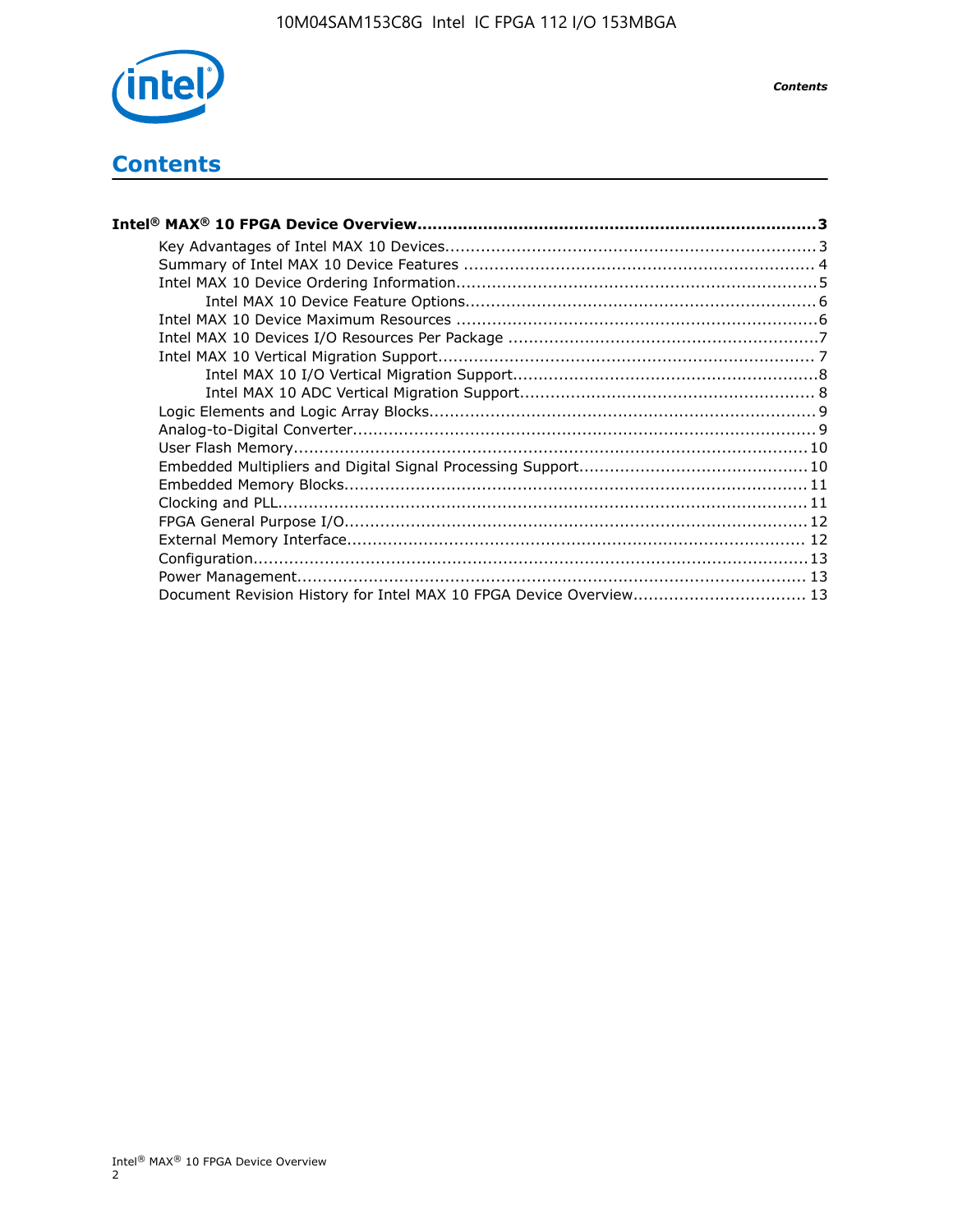

# **Intel® MAX® 10 FPGA Device Overview**

Intel<sup>®</sup> MAX<sup>®</sup> 10 devices are single-chip, non-volatile low-cost programmable logic devices (PLDs) to integrate the optimal set of system components.

The highlights of the Intel MAX 10 devices include:

- Internally stored dual configuration flash
- User flash memory
- Instant on support
- Integrated analog-to-digital converters (ADCs)
- Single-chip Nios II soft core processor support

Intel MAX 10 devices are the ideal solution for system management, I/O expansion, communication control planes, industrial, automotive, and consumer applications.

#### **Related Links**

[Intel MAX 10 FPGA Device Datasheet](https://www.altera.com/documentation/mcn1397700832153.html#mcn1397643748870)

## **Key Advantages of Intel MAX 10 Devices**

### **Table 1. Key Advantages of Intel MAX 10 Devices**

| <b>Advantage</b>               | <b>Supporting Feature</b>                                                                                                                                                                                  |  |  |  |
|--------------------------------|------------------------------------------------------------------------------------------------------------------------------------------------------------------------------------------------------------|--|--|--|
| Simple and fast configuration  | Secure on-die flash memory enables device configuration in less than 10 ms                                                                                                                                 |  |  |  |
| Flexibility and integration    | Single device integrating PLD logic, RAM, flash memory, digital signal<br>processing (DSP), ADC, phase-locked loop (PLL), and I/Os<br>Small packages available from 3 mm $\times$ 3 mm                     |  |  |  |
| Low power                      | Sleep mode—significant standby power reduction and resumption in less than<br>$1 \text{ ms}$<br>Longer battery life-resumption from full power-off in less than 10 ms                                      |  |  |  |
| 20-year-estimated life cycle   | Built on TSMC's 55 nm embedded flash process technology                                                                                                                                                    |  |  |  |
| High productivity design tools | Intel Quartus <sup>®</sup> Prime Lite edition (no cost license)<br>Platform Designer (Standard) system integration tool<br>DSP Builder for Intel FPGAs<br>Nios <sup>®</sup> II Embedded Design Suite (EDS) |  |  |  |

Intel Corporation. All rights reserved. Intel, the Intel logo, Altera, Arria, Cyclone, Enpirion, MAX, Nios, Quartus and Stratix words and logos are trademarks of Intel Corporation or its subsidiaries in the U.S. and/or other countries. Intel warrants performance of its FPGA and semiconductor products to current specifications in accordance with Intel's standard warranty, but reserves the right to make changes to any products and services at any time without notice. Intel assumes no responsibility or liability arising out of the application or use of any information, product, or service described herein except as expressly agreed to in writing by Intel. Intel customers are advised to obtain the latest version of device specifications before relying on any published information and before placing orders for products or services. \*Other names and brands may be claimed as the property of others.

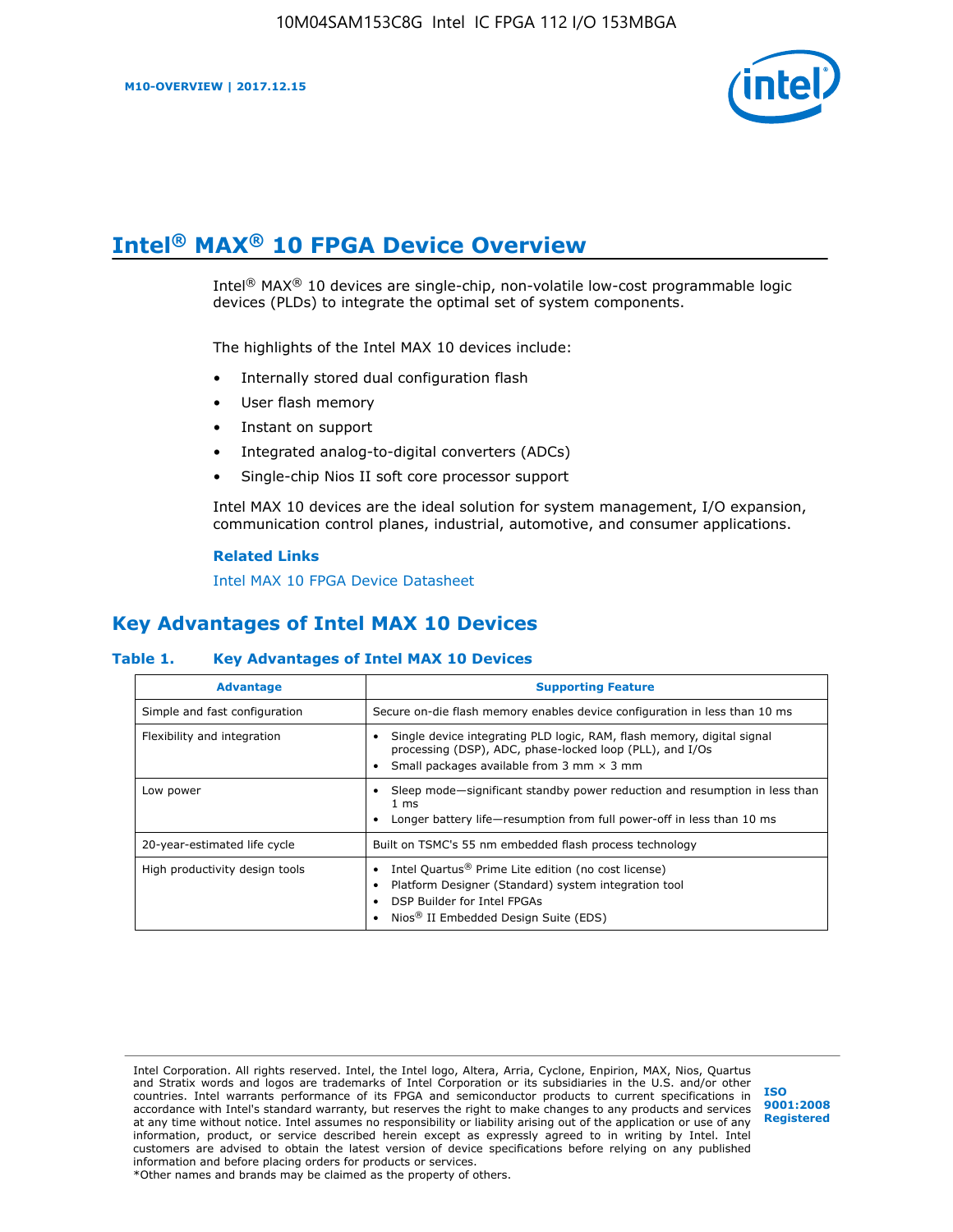

# **Summary of Intel MAX 10 Device Features**

## **Table 2. Summary of Features for Intel MAX 10 Devices**

| <b>Feature</b>                       | <b>Description</b>                                                                                                                                                                                                                                                                            |
|--------------------------------------|-----------------------------------------------------------------------------------------------------------------------------------------------------------------------------------------------------------------------------------------------------------------------------------------------|
| Technology                           | 55 nm TSMC Embedded Flash (Flash + SRAM) process technology                                                                                                                                                                                                                                   |
| Packaging                            | Low cost, small form factor packages-support multiple packaging<br>technologies and pin pitches<br>Multiple device densities with compatible package footprints for seamless<br>migration between different device densities<br>RoHS6-compliant                                               |
| Core architecture                    | 4-input look-up table (LUT) and single register logic element (LE)<br>$\bullet$<br>LEs arranged in logic array block (LAB)<br>$\bullet$<br>Embedded RAM and user flash memory<br>$\bullet$<br>Clocks and PLLs<br>$\bullet$<br>Embedded multiplier blocks<br>General purpose I/Os<br>$\bullet$ |
| Internal memory blocks               | M9K-9 kilobits (Kb) memory blocks<br>$\bullet$<br>Cascadable blocks to create RAM, dual port, and FIFO functions<br>$\bullet$                                                                                                                                                                 |
| User flash memory (UFM)              | User accessible non-volatile storage<br>$\bullet$<br>High speed operating frequency<br>$\bullet$<br>Large memory size<br>High data retention<br>$\bullet$<br>Multiple interface option                                                                                                        |
| Embedded multiplier blocks           | One $18 \times 18$ or two 9 $\times$ 9 multiplier modes<br>$\bullet$<br>Cascadable blocks enabling creation of filters, arithmetic functions, and image<br>processing pipelines                                                                                                               |
| <b>ADC</b>                           | 12-bit successive approximation register (SAR) type<br>$\bullet$<br>Up to 17 analog inputs<br>$\bullet$<br>Cumulative speed up to 1 million samples per second (MSPS)<br>Integrated temperature sensing capability<br>$\bullet$                                                               |
| Clock networks                       | Global clocks support<br>$\bullet$<br>High speed frequency in clock network                                                                                                                                                                                                                   |
| Internal oscillator                  | Built-in internal ring oscillator                                                                                                                                                                                                                                                             |
| PLLs                                 | Analog-based<br>$\bullet$<br>Low jitter<br>High precision clock synthesis<br>$\bullet$<br>Clock delay compensation<br>$\bullet$<br>Zero delay buffering<br>٠<br>Multiple output taps<br>$\bullet$                                                                                             |
| General-purpose I/Os (GPIOs)         | Multiple I/O standards support<br>$\bullet$<br>On-chip termination (OCT)<br>٠<br>Up to 830 megabits per second (Mbps) LVDS receiver, 800 Mbps LVDS<br>transmitter                                                                                                                             |
| External memory interface (EMIF) (1) | Supports up to 600 Mbps external memory interfaces:<br>continued                                                                                                                                                                                                                              |
|                                      |                                                                                                                                                                                                                                                                                               |

<sup>(1)</sup> EMIF is only supported in selected Intel MAX 10 device density and package combinations. Refer to the *External Memory Interface User Guide* for more information.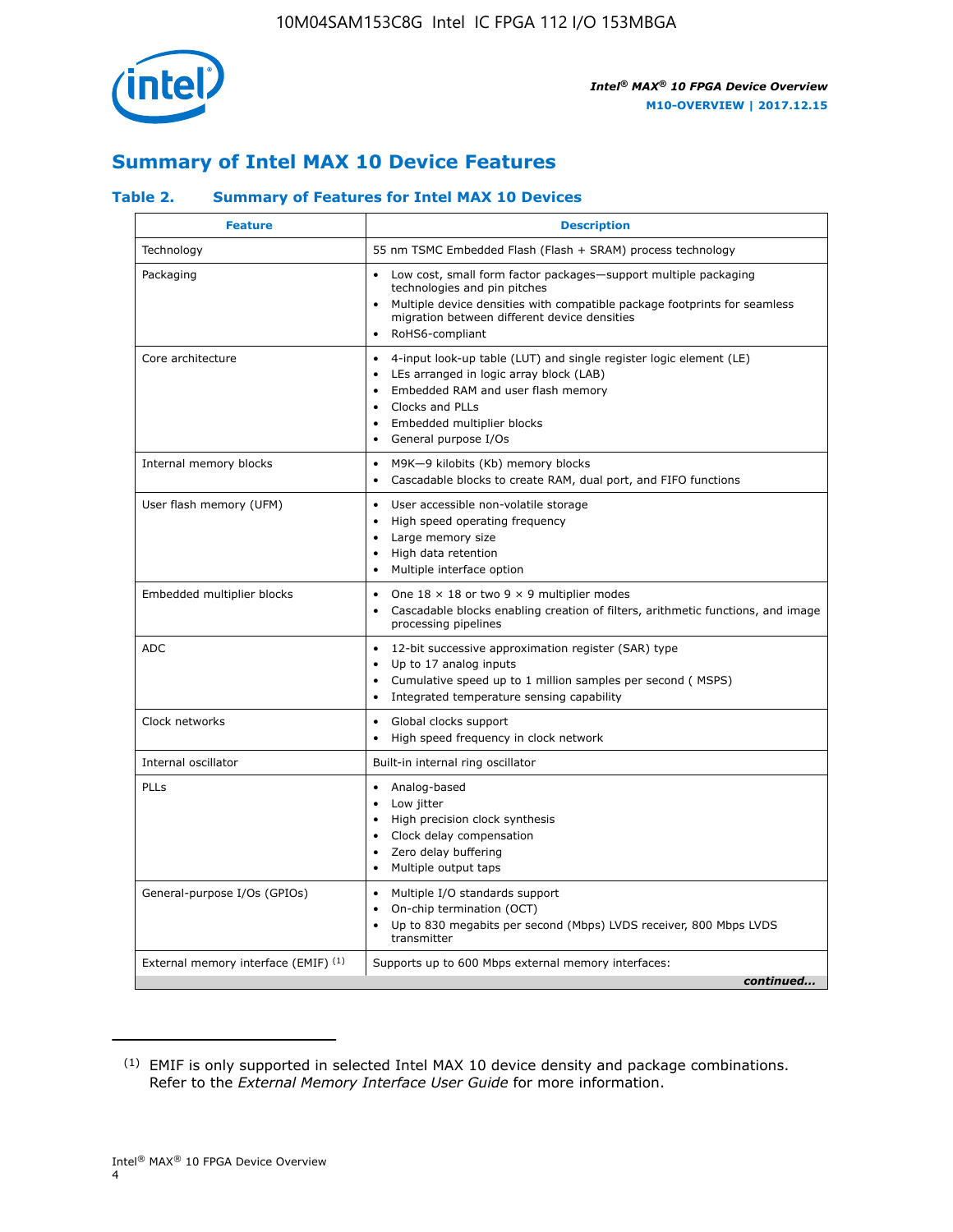

| <b>Feature</b>                | <b>Description</b>                                                                                                                                                                                                                                                                                                                                                                                                            |  |  |  |
|-------------------------------|-------------------------------------------------------------------------------------------------------------------------------------------------------------------------------------------------------------------------------------------------------------------------------------------------------------------------------------------------------------------------------------------------------------------------------|--|--|--|
|                               | DDR3, DDR3L, DDR2, LPDDR2 (on 10M16, 10M25, 10M40, and 10M50.)<br>SRAM (Hardware support only)<br><i>Note:</i> For 600 Mbps performance, -6 device speed grade is required.<br>Performance varies according to device grade (commercial, industrial, or<br>automotive) and device speed grade (-6 or -7). Refer to the Intel MAX<br>10 FPGA Device Datasheet or External Memory Interface Spec Estimator<br>for more details. |  |  |  |
| Configuration                 | Internal configuration<br>JTAG<br>٠<br>Advanced Encryption Standard (AES) 128-bit encryption and compression<br>options<br>Flash memory data retention of 20 years at 85 $^{\circ}$ C                                                                                                                                                                                                                                         |  |  |  |
| Flexible power supply schemes | Single- and dual-supply device options<br>Dynamically controlled input buffer power down<br>Sleep mode for dynamic power reduction                                                                                                                                                                                                                                                                                            |  |  |  |

# **Intel MAX 10 Device Ordering Information**

#### **Figure 1. Sample Ordering Code and Available Options for Intel MAX 10 Devices**



*Note:* The –I6 and –A6 speed grades of the Intel MAX 10 FPGA devices are not available by default in the Intel Quartus Prime software. Contact your local Intel sales representatives for support.

#### **Related Links**

#### [Intel FPGA Product Selector](http://www.altera.com/products/selector/psg-selector.html)

Provides the latest information about Intel FPGAs.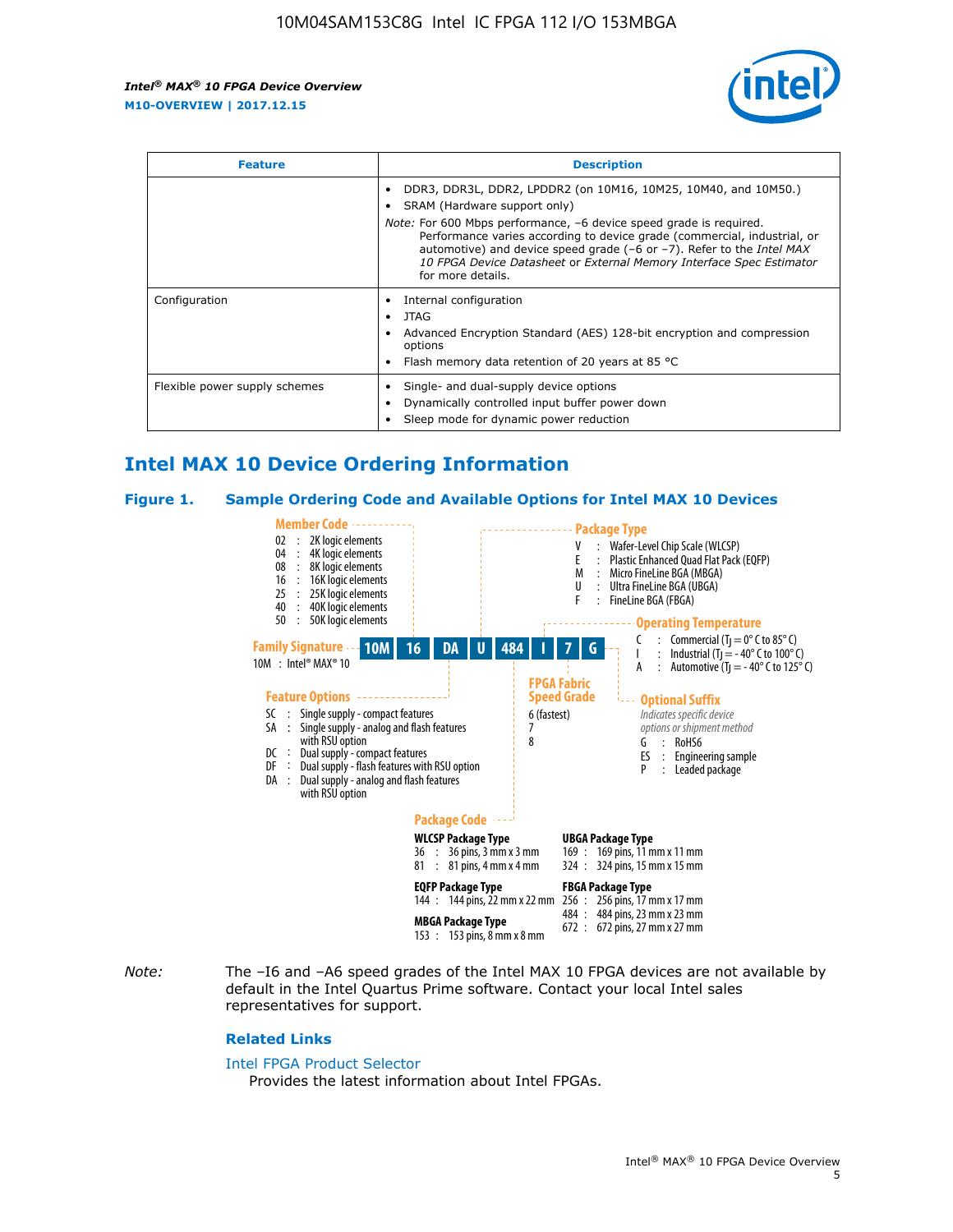

## **Intel MAX 10 Device Feature Options**

## **Table 3. Feature Options for Intel MAX 10 Devices**

| <b>Option</b> | <b>Feature</b>                                                                                                                                                                          |
|---------------|-----------------------------------------------------------------------------------------------------------------------------------------------------------------------------------------|
| Compact       | Devices with core architecture featuring single configuration image with self-configuration capability                                                                                  |
| Flash         | Devices with core architecture featuring:<br>Dual configuration image with self-configuration capability<br>Remote system upgrade capability<br>Memory initialization                   |
| Analog        | Devices with core architecture featuring:<br>Dual configuration image with self-configuration capability<br>Remote system upgrade capability<br>Memory initialization<br>Integrated ADC |

# **Intel MAX 10 Device Maximum Resources**

## **Table 4. Maximum Resource Counts for Intel MAX 10 Devices**

| <b>Resource</b>              |                            | <b>Device</b> |                |                |                |                |                |                |
|------------------------------|----------------------------|---------------|----------------|----------------|----------------|----------------|----------------|----------------|
|                              |                            | <b>10M02</b>  | 10M04          | <b>10M08</b>   | <b>10M16</b>   | <b>10M25</b>   | <b>10M40</b>   | <b>10M50</b>   |
|                              | Logic Elements (LE) (K)    | 2             | 4              | 8              | 16             | 25             | 40             | 50             |
| M9K Memory (Kb)              |                            | 108           | 189            | 378            | 549            | 675            | 1,260          | 1,638          |
|                              | User Flash Memory (Kb) (2) | 96            | 1,248          | 1,376          | 2,368          | 3,200          | 5,888          | 5,888          |
| $18 \times 18$ Multiplier    |                            | 16            | 20             | 24             | 45             | 55             | 125            | 144            |
| <b>PLL</b>                   |                            | 2             | $\overline{2}$ | $\overline{2}$ | 4              | $\overline{4}$ | 4              | $\overline{4}$ |
| GPIO                         |                            | 246           | 246            | 250            | 320            | 360            | 500            | 500            |
| <b>LVDS</b>                  | Dedicated<br>Transmitter   | 15            | 15             | 15             | 22             | 24             | 30             | 30             |
|                              | Emulated<br>Transmitter    | 114           | 114            | 116            | 151            | 171            | 241            | 241            |
|                              | Dedicated Receiver         | 114           | 114            | 116            | 151            | 171            | 241            | 241            |
| Internal Configuration Image |                            | $\mathbf{1}$  | $\overline{2}$ | $\overline{2}$ | $\overline{2}$ | 2              | $\overline{2}$ | $\overline{2}$ |
| <b>ADC</b>                   |                            |               | 1              | $\mathbf{1}$   | $\mathbf{1}$   | 2              | 2              | 2              |

<sup>(2)</sup> The maximum possible value including user flash memory and configuration flash memory. For more information, refer to [Intel MAX 10 User Flash Memory User Guide](https://www.altera.com/documentation/vgo1395753117436.html#vgo1395811844282).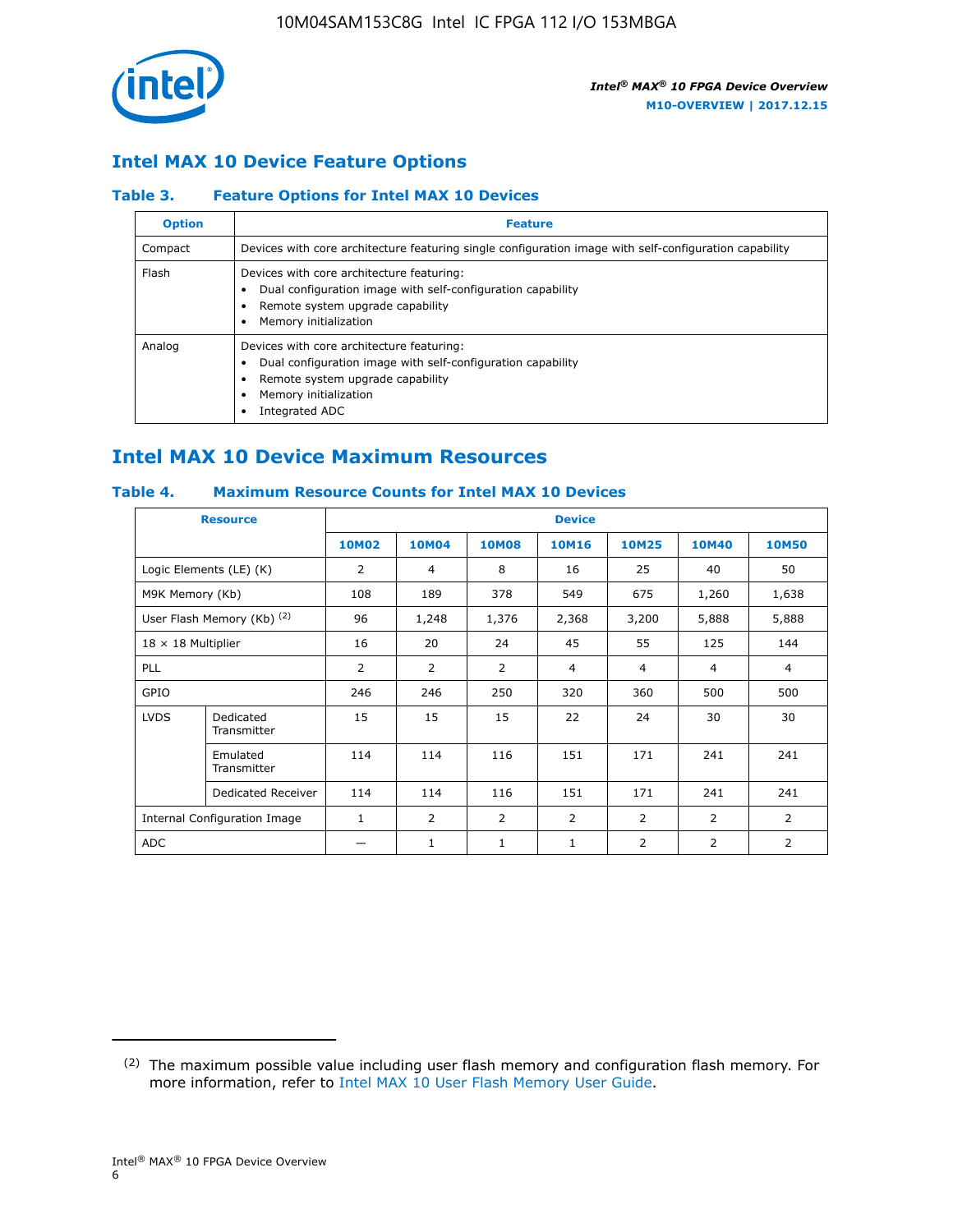

# **Intel MAX 10 Devices I/O Resources Per Package**

### **Table 5. Package Plan for Intel MAX 10 Single Power Supply Devices**

| <b>Device</b> | <b>Package</b>    |                                    |                      |                             |                                      |  |  |  |
|---------------|-------------------|------------------------------------|----------------------|-----------------------------|--------------------------------------|--|--|--|
|               | <b>Type</b>       | M153<br>153-pin MBGA               | U169<br>169-pin UBGA | <b>U324</b><br>324-pin UBGA | E144<br>144-pin EQFP                 |  |  |  |
|               | <b>Size</b>       | $8 \text{ mm} \times 8 \text{ mm}$ | 11 mm $\times$ 11 mm | 15 mm $\times$ 15 mm        | $22 \text{ mm} \times 22 \text{ mm}$ |  |  |  |
|               | <b>Ball Pitch</b> | $0.5$ mm                           | $0.8$ mm             | $0.8$ mm                    | $0.5$ mm                             |  |  |  |
| 10M02         |                   | 112                                | 130                  | 246                         | 101                                  |  |  |  |
| 10M04         |                   | 112                                | 130                  | 246                         | 101                                  |  |  |  |
| 10M08         |                   | 112                                | 130                  | 246                         | 101                                  |  |  |  |
| 10M16         |                   |                                    | 130                  | 246                         | 101                                  |  |  |  |
| 10M25         |                   |                                    |                      |                             | 101                                  |  |  |  |
| 10M40         |                   |                                    |                      |                             | 101                                  |  |  |  |
| 10M50         |                   |                                    |                      |                             | 101                                  |  |  |  |

## **Table 6. Package Plan for Intel MAX 10 Dual Power Supply Devices**

| <b>Device</b> |                   | <b>Package</b> |                                            |                                                                    |                         |                           |                             |  |  |
|---------------|-------------------|----------------|--------------------------------------------|--------------------------------------------------------------------|-------------------------|---------------------------|-----------------------------|--|--|
|               | <b>Type</b>       | <b>V36</b>     | <b>V81</b>                                 | <b>U324</b><br>36-pin WLCSP 81-pin WLCSP 324-pin UBGA 256-pin FBGA | <b>F256</b>             | F484<br>484-pin FBGA      | <b>F672</b><br>672-pin FBGA |  |  |
|               | <b>Size</b>       |                | $3$ mm $\times$ 3 mm $ 4$ mm $\times$ 4 mm | $15$ mm $\times$ 15<br>mm                                          | 17 mm $\times$ 17<br>mm | $23$ mm $\times$ 23<br>mm | $27$ mm $\times$ 27<br>mm   |  |  |
|               | <b>Ball Pitch</b> | $0.4$ mm       | $0.4$ mm                                   | $0.8$ mm                                                           | 1.0 <sub>mm</sub>       | 1.0 <sub>mm</sub>         | 1.0 <sub>mm</sub>           |  |  |
| 10M02         |                   | 27             |                                            | 160                                                                |                         |                           |                             |  |  |
| 10M04         |                   |                |                                            | 246                                                                | 178                     |                           |                             |  |  |
| 10M08         |                   |                | 56                                         | 246                                                                | 178                     | 250                       |                             |  |  |
| 10M16         |                   |                |                                            | 246                                                                | 178                     | 320                       |                             |  |  |
| 10M25         |                   |                |                                            |                                                                    | 178                     | 360                       |                             |  |  |
| 10M40         |                   |                |                                            |                                                                    | 178                     | 360                       | 500                         |  |  |
| 10M50         |                   |                |                                            |                                                                    | 178                     | 360                       | 500                         |  |  |

## **Related Links**

- [Intel MAX 10 General Purpose I/O User Guide](https://www.altera.com/documentation/sam1393999966669.html#sam1394000084476)
- [Intel MAX 10 High-Speed LVDS I/O User Guide](https://www.altera.com/documentation/sam1394433606063.html#sam1394433911642)

# **Intel MAX 10 Vertical Migration Support**

Vertical migration supports the migration of your design to other Intel MAX 10 devices of different densities in the same package with similar I/O and ADC resources.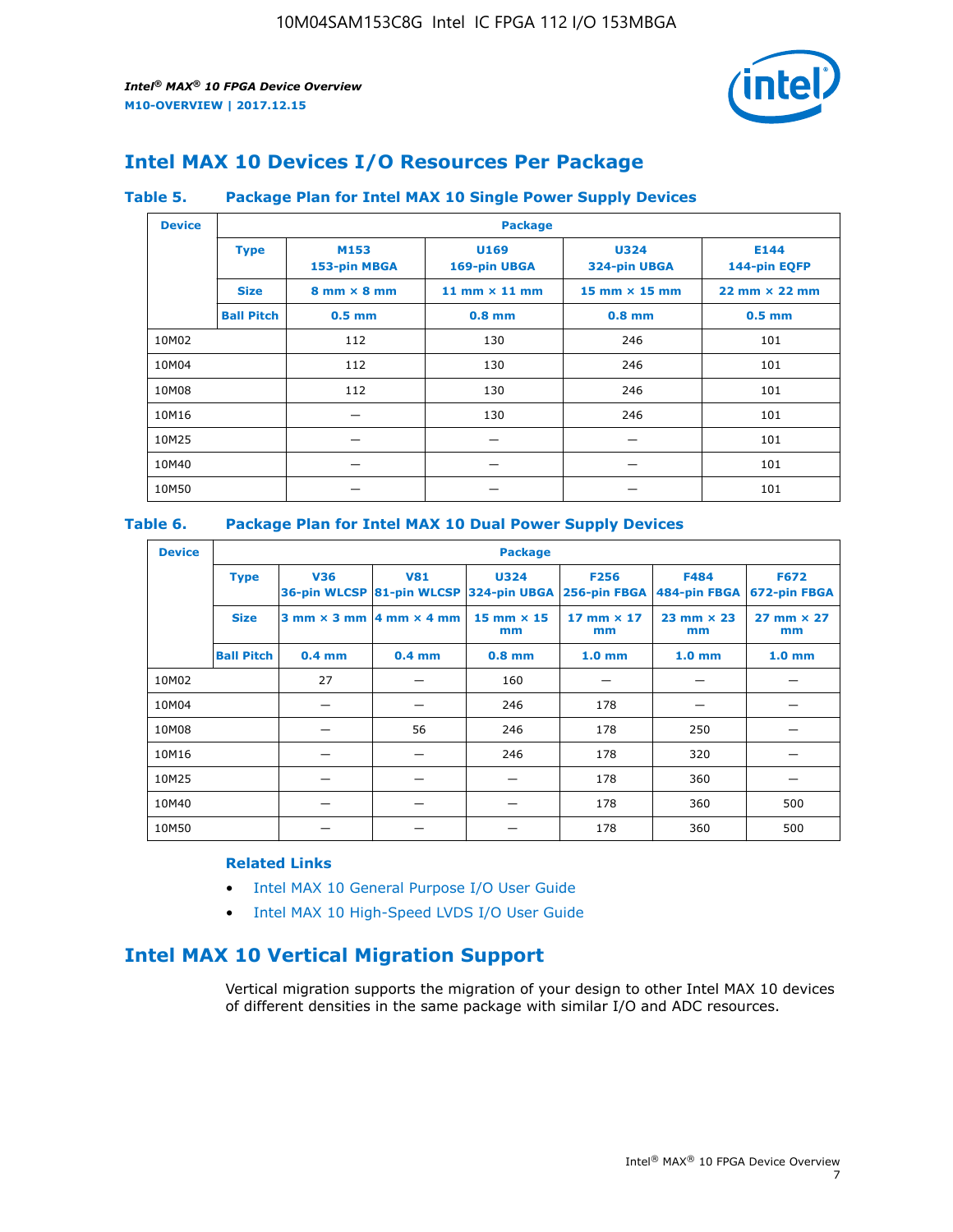

## **Intel MAX 10 I/O Vertical Migration Support**

#### **Figure 2. Migration Capability Across Intel MAX 10 Devices**

- The arrows indicate the migration paths. The devices included in each vertical migration path are shaded. Non-migratable devices are omitted. Some packages have several migration paths. Devices with lesser I/O resources in the same path have lighter shades.
- To achieve the full I/O migration across product lines in the same migration path, restrict I/Os usage to match the product line with the lowest I/O count.

|               | <b>Package</b>                   |            |      |      |             |      |                                    |      |      |  |
|---------------|----------------------------------|------------|------|------|-------------|------|------------------------------------|------|------|--|
| <b>Device</b> | <b>V36</b>                       | <b>V81</b> | M153 | U169 | <b>U324</b> | F256 | E144                               | F484 | F672 |  |
| 10M02         |                                  |            |      |      | 7           |      |                                    |      |      |  |
| 10M04         |                                  |            |      |      |             |      |                                    |      |      |  |
| 10M08         |                                  |            |      |      |             |      |                                    |      |      |  |
| 10M16         |                                  |            |      |      |             |      |                                    |      |      |  |
| 10M25         |                                  |            |      |      |             |      |                                    |      |      |  |
| 10M40         |                                  |            |      |      |             |      |                                    |      |      |  |
| 10M50         |                                  |            |      |      |             |      |                                    |      |      |  |
|               | <b>Dual Power Supply Devices</b> |            |      |      |             |      | <b>Single Power Supply Devices</b> |      |      |  |

*Note:* To verify the pin migration compatibility, use the Pin Migration View window in the Intel Quartus Prime software Pin Planner.

## **Intel MAX 10 ADC Vertical Migration Support**

#### **Figure 3. ADC Vertical Migration Across Intel MAX 10 Devices**

The arrows indicate the ADC migration paths. The devices included in each vertical migration path are shaded.

|                                                                                                                                                                                                                         | Package |      |      |                  |      |      |      |  |  |
|-------------------------------------------------------------------------------------------------------------------------------------------------------------------------------------------------------------------------|---------|------|------|------------------|------|------|------|--|--|
| <b>Device</b>                                                                                                                                                                                                           | M153    | U169 | U324 | F <sub>256</sub> | E144 | F484 | F672 |  |  |
| 10M04                                                                                                                                                                                                                   |         |      |      |                  |      |      |      |  |  |
| 10M08                                                                                                                                                                                                                   |         |      |      |                  |      |      |      |  |  |
| 10M16                                                                                                                                                                                                                   |         |      |      |                  |      |      |      |  |  |
| 10M25                                                                                                                                                                                                                   |         |      |      |                  |      |      |      |  |  |
| 10M40                                                                                                                                                                                                                   |         |      |      |                  |      |      |      |  |  |
| 10M50                                                                                                                                                                                                                   |         |      |      |                  |      |      |      |  |  |
| Dual ADC Device: Each ADC (ADC1 and ADC2) supports 1 dedicated analog input pin and 8 dual function pins.<br><b>Single ADC Device:</b> Single ADC that supports 1 dedicated analog input pin and 16 dual function pins. |         |      |      |                  |      |      |      |  |  |

**Single ADC Device:** Single ADC that supports 1 dedicated analog input pin and 8 dual function pins.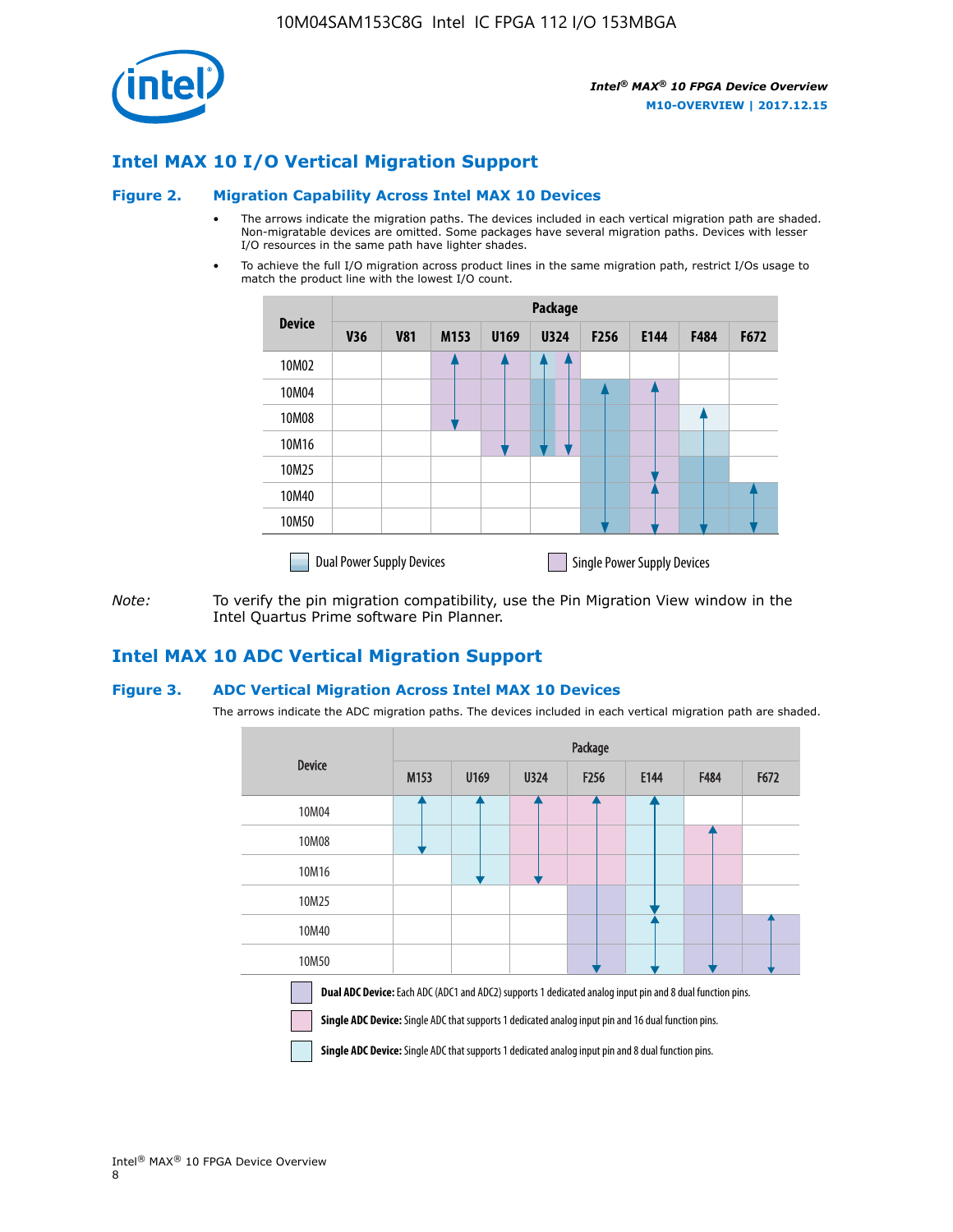

## **Table 7. Pin Migration Conditions for ADC Migration**

| <b>Source</b>     | <b>Target</b>     | <b>Migratable Pins</b>                                                                                            |
|-------------------|-------------------|-------------------------------------------------------------------------------------------------------------------|
| Single ADC device | Single ADC device | You can migrate all ADC input pins                                                                                |
| Dual ADC device   | Dual ADC device   |                                                                                                                   |
| Single ADC device | Dual ADC device   | One dedicated analog input pin.                                                                                   |
| Dual ADC device   | Single ADC device | Eight dual function pins from the ADC1 block of the<br>٠<br>source device to the ADC1 block of the target device. |

# **Logic Elements and Logic Array Blocks**

The LAB consists of 16 logic elements (LE) and a LAB-wide control block. An LE is the smallest unit of logic in the Intel MAX 10 device architecture. Each LE has four inputs, a four-input look-up table (LUT), a register, and output logic. The four-input LUT is a function generator that can implement any function with four variables.

#### **Figure 4. Intel MAX 10 Device Family LEs**



## **Analog-to-Digital Converter**

Intel MAX 10 devices feature up to two ADCs. You can use the ADCs to monitor many different signals, including on-chip temperature.

#### **Table 8. ADC Features**

| <b>Feature</b>             | <b>Description</b>                                                                                                                                                                                  |
|----------------------------|-----------------------------------------------------------------------------------------------------------------------------------------------------------------------------------------------------|
| 12-bit resolution          | Translates analog signal to digital data for information processing, computing,<br>data transmission, and control systems<br>Provides a 12-bit digital representation of the observed analog signal |
| Up to 1 MSPS sampling rate | Monitors single-ended external inputs with a cumulative sampling rate of 25<br>kilosamples per second to 1 MSPS in normal mode                                                                      |
|                            |                                                                                                                                                                                                     |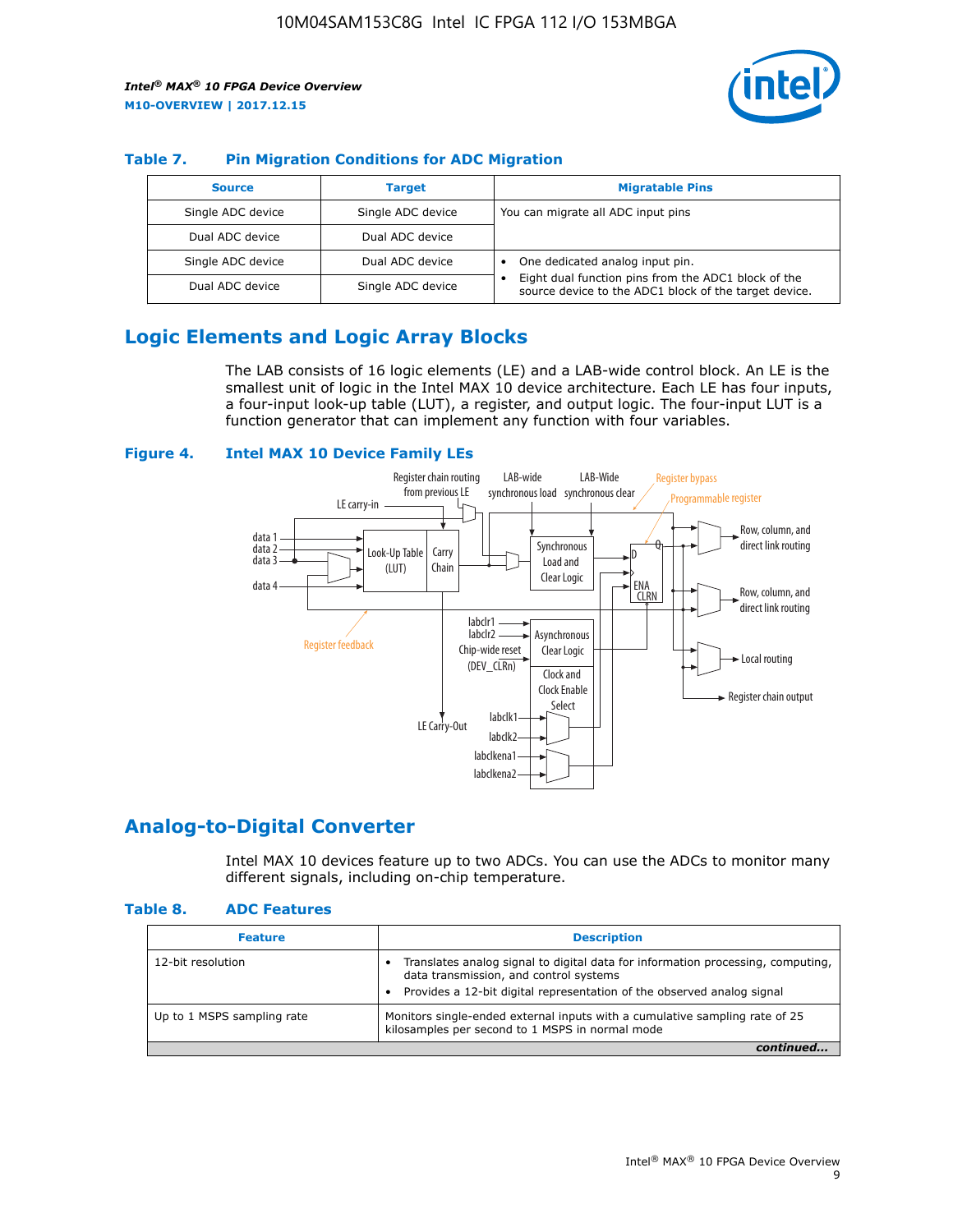

| <b>Feature</b>                                                  | <b>Description</b>                                                                                                                         |
|-----------------------------------------------------------------|--------------------------------------------------------------------------------------------------------------------------------------------|
| Up to 17 single-ended external inputs<br>for single ADC devices | One dedicated analog and 16 dual function input pins                                                                                       |
| Up to 18 single-ended external inputs<br>for dual ADC devices   | One dedicated analog and eight dual-function input pins in each ADC block<br>٠<br>Simultaneous measurement capability for dual ADC devices |
| On-chip temperature sensor                                      | Monitors external temperature data input with a sampling rate of up to 50<br>kilosamples per second                                        |

# **User Flash Memory**

The user flash memory (UFM) block in Intel MAX 10 devices stores non-volatile information.

UFM provides an ideal storage solution that you can access using Avalon Memory-Mapped (Avalon-MM) slave interface protocol.

#### **Table 9. UFM Features**

| <b>Features</b>     | <b>Capacity</b>                                                             |
|---------------------|-----------------------------------------------------------------------------|
| Endurance           | Counts to at least 10,000 program/erase cycles                              |
| Data retention      | 20 years at 85 $^{\circ}$ C<br>٠<br>10 years at 100 °C<br>$\bullet$         |
| Operating frequency | Maximum 116 MHz for parallel interface and 7.25 MHz for<br>serial interface |
| Data length         | Stores data up to 32 bits length in parallel                                |

# **Embedded Multipliers and Digital Signal Processing Support**

Intel MAX 10 devices support up to 144 embedded multiplier blocks. Each block supports one individual  $18 \times 18$ -bit multiplier or two individual  $9 \times 9$ -bit multipliers.

With the combination of on-chip resources and external interfaces in Intel MAX 10 devices, you can build DSP systems with high performance, low system cost, and low power consumption.

You can use the Intel MAX 10 device on its own or as a DSP device co-processor to improve price-to-performance ratios of DSP systems.

You can control the operation of the embedded multiplier blocks using the following options:

- Parameterize the relevant IP cores with the Intel Quartus Prime parameter editor
- Infer the multipliers directly with VHDL or Verilog HDL

System design features provided for Intel MAX 10 devices: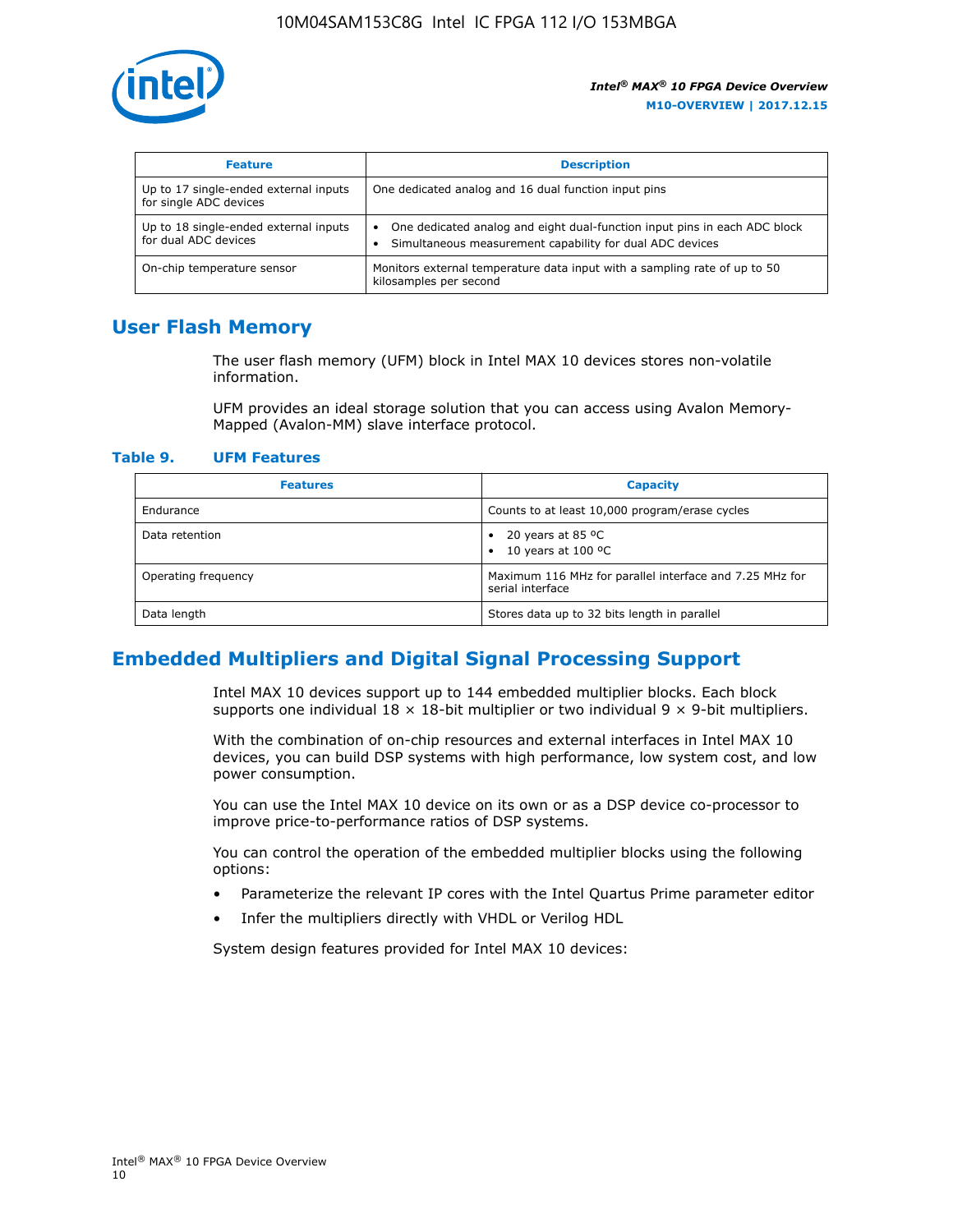

- DSP IP cores:
	- Common DSP processing functions such as finite impulse response (FIR), fast Fourier transform (FFT), and numerically controlled oscillator (NCO) functions
	- Suites of common video and image processing functions
- Complete reference designs for end-market applications
- DSP Builder for Intel FPGAs interface tool between the Intel Quartus Prime software and the MathWorks Simulink and MATLAB design environments
- DSP development kits

## **Embedded Memory Blocks**

The embedded memory structure consists of M9K memory blocks columns. Each M9K memory block of a Intel MAX 10 device provides 9 Kb of on-chip memory capable of operating at up to 284 MHz. The embedded memory structure consists of M9K memory blocks columns. Each M9K memory block of a Intel MAX 10 device provides 9 Kb of on-chip memory. You can cascade the memory blocks to form wider or deeper logic structures.

You can configure the M9K memory blocks as RAM, FIFO buffers, or ROM.

The Intel MAX 10 device memory blocks are optimized for applications such as high throughput packet processing, embedded processor program, and embedded data storage.

| <b>Operation Modes</b> | <b>Port Widths</b>                                                                       |
|------------------------|------------------------------------------------------------------------------------------|
| Single port            | $x1, x2, x4, x8, x9, x16, x18, x32, and x36$                                             |
| Simple dual port       | $x1, x2, x4, x8, x9, x16, x18, x32, and x36$                                             |
| True dual port         | $\times$ 1, $\times$ 2, $\times$ 4, $\times$ 8, $\times$ 9, $\times$ 16, and $\times$ 18 |

#### **Table 10. M9K Operation Modes and Port Widths**

# **Clocking and PLL**

Intel MAX 10 devices offer the following resources: global clock (GCLK) networks and phase-locked loops (PLLs) with a 116-MHz built-in oscillator.

Intel MAX 10 devices support up to 20 global clock (GCLK) networks with operating frequency up to 450 MHz. The GCLK networks have high drive strength and low skew.

The PLLs provide robust clock management and synthesis for device clock management, external system clock management, and I/O interface clocking. The high precision and low jitter PLLs offers the following features:

- Reduction in the number of oscillators required on the board
- Reduction in the device clock pins through multiple clock frequency synthesis from a single reference clock source
- Frequency synthesis
- On-chip clock de-skew
- Jitter attenuation
- Dynamic phase-shift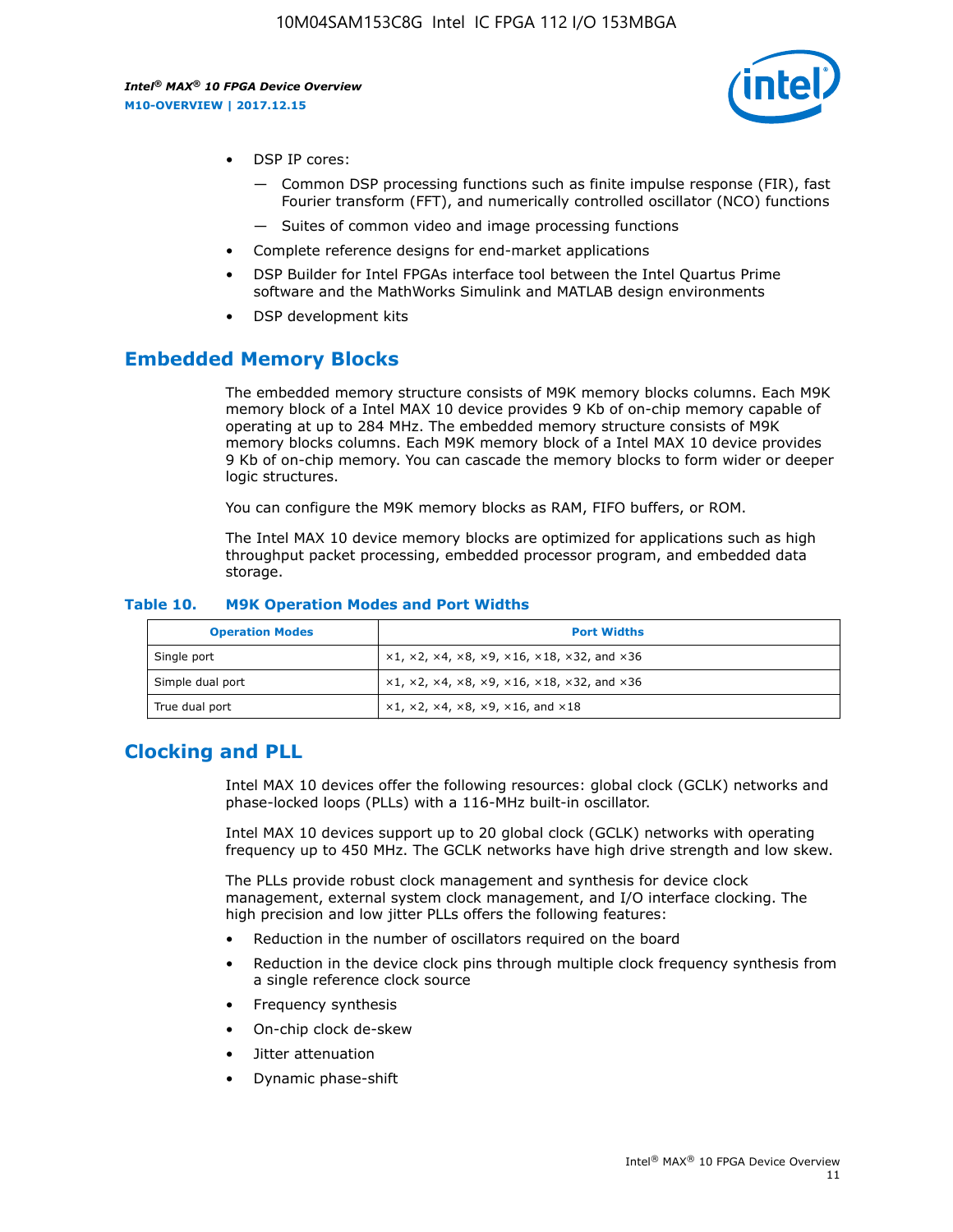

- Zero delay buffer
- Counter reconfiguration
- Bandwidth reconfiguration
- Programmable output duty cycle
- PLL cascading
- Reference clock switchover
- Driving of the ADC block

# **FPGA General Purpose I/O**

The Intel MAX 10 I/O buffers support a range of programmable features.

These features increase the flexibility of I/O utilization and provide an alternative to reduce the usage of external discrete components such as a pull-up resistor and a PCI clamp diode.

# **External Memory Interface**

Dual-supply Intel MAX 10 devices feature external memory interfaces solution that uses the I/O elements on the right side of the devices together with the UniPHY IP.

With this solution, you can create external memory interfaces to 16-bit SDRAM components with error correction coding (ECC).

*Note:* The external memory interface feature is available only for dual-supply Intel MAX 10 devices.

#### **Table 11. External Memory Interface Performance**

| <b>External Memory</b><br>Interface $(3)$ | <b>I/O Standard</b> | <b>Maximum Width</b> | <b>Maximum Frequency (MHz)</b> |
|-------------------------------------------|---------------------|----------------------|--------------------------------|
| <b>DDR3 SDRAM</b>                         | $SSTL-15$           | 16 bit $+8$ bit ECC  | 303                            |
| <b>DDR3L SDRAM</b>                        | SSTL-135            | 16 bit $+8$ bit ECC  | 303                            |
| <b>DDR2 SDRAM</b>                         | SSTL-18             | 16 bit $+8$ bit ECC  | 200                            |
| LPDDR2 SDRAM                              | HSUL-12             | 16 bit without ECC   | $200^{(4)}$                    |

## **Related Links**

[External Memory Interface Spec Estimator](http://www.altera.com/technology/memory/estimator/mem-emif-index.html)

Provides a parametric tool that allows you to find and compare the performance of the supported external memory interfaces in Intel FPGAs.

 $(3)$  The device hardware supports SRAM. Use your own design to interface with SRAM devices.

 $(4)$  To achieve the specified performance, constrain the memory device I/O and core power supply variation to within ±3%. By default, the frequency is 167 MHz.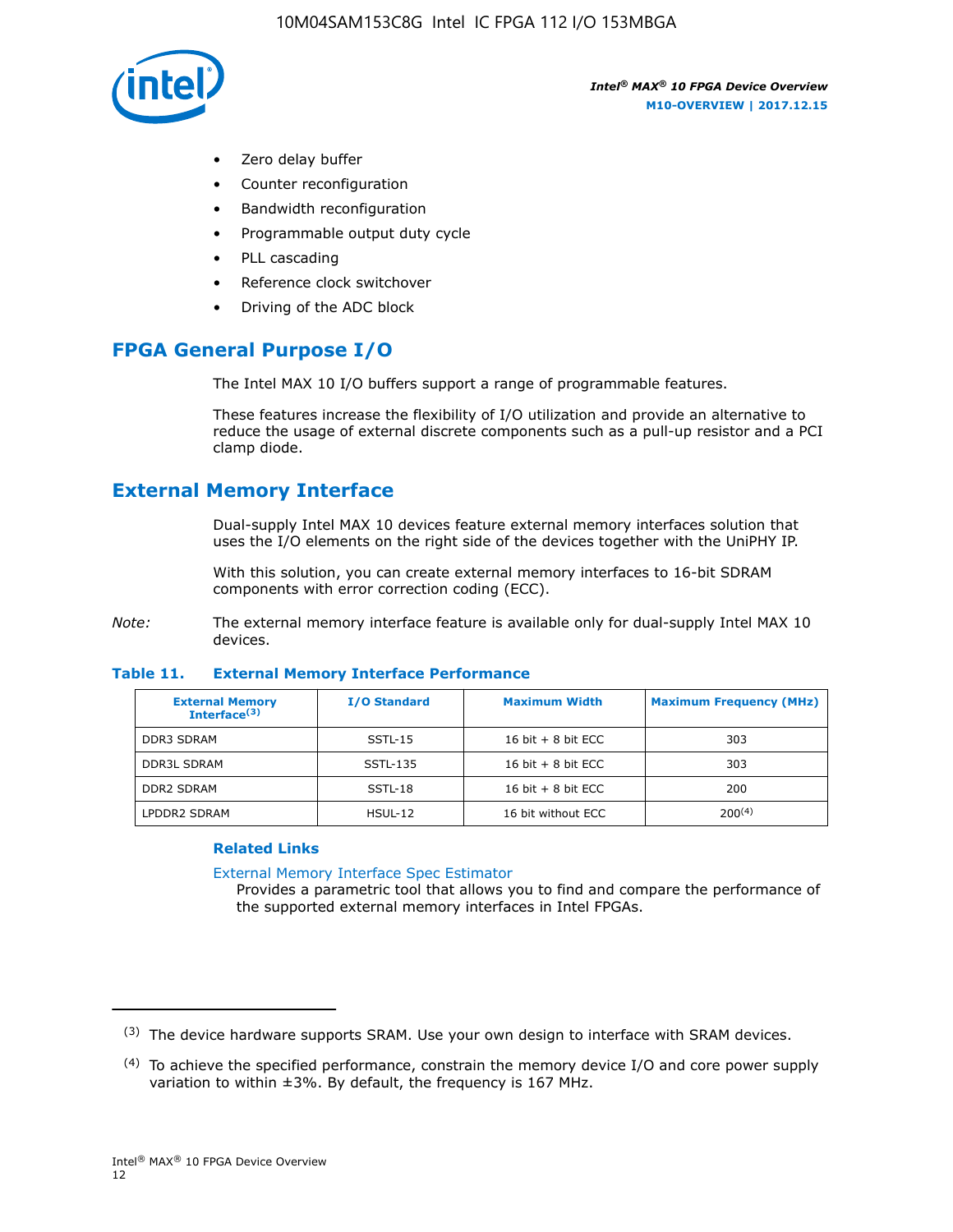

# **Configuration**

## **Table 12. Configuration Features**

| <b>Feature</b>                    | <b>Description</b>                                                                                                                                                                       |
|-----------------------------------|------------------------------------------------------------------------------------------------------------------------------------------------------------------------------------------|
| Dual configuration                | Stores two configuration images in the configuration flash memory (CFM)<br>Selects the first configuration image to load using the CONFIG SEL pin                                        |
| Design security                   | Supports 128-bit key with non-volatile key programming<br>Limits access of the JTAG instruction during power-up in the JTAG secure mode<br>Unique device ID for each Intel MAX 10 device |
| <b>SEU Mitigation</b>             | Auto-detects cyclic redundancy check (CRC) errors during configuration<br>Provides optional CRC error detection and identification in user mode                                          |
| Dual-purpose configuration<br>pin | Functions as configuration pins prior to user mode<br>Provides options to be used as configuration pin or user I/O pin in user mode                                                      |
| Configuration data<br>compression | Decompresses the compressed configuration bitstream data in real-time during<br>configuration<br>Reduces the size of configuration image stored in the CFM                               |
| Instant-on                        | Provides the fastest power-up mode for Intel MAX 10 devices.                                                                                                                             |

### **Table 13. Configuration Schemes for Intel MAX 10 Devices**

| <b>Configuration Scheme</b>   | <b>Compression</b>       | <b>Encryption</b> | <b>Dual Image</b><br><b>Configuration</b> | <b>Data Width</b> |
|-------------------------------|--------------------------|-------------------|-------------------------------------------|-------------------|
| <b>Internal Configuration</b> | Yes                      | Yes               | Yes                                       |                   |
| <b>JTAG</b>                   | $\overline{\phantom{a}}$ |                   | -                                         |                   |

## **Power Management**

## **Table 14. Power Options**

| <b>Power Options</b>                  | <b>Advantage</b>                                                                                                                        |
|---------------------------------------|-----------------------------------------------------------------------------------------------------------------------------------------|
| Single-supply device                  | Saves board space and costs.                                                                                                            |
| Dual-supply device                    | Consumes less power<br>Offers higher performance<br>$\bullet$                                                                           |
| Power management<br>controller scheme | Reduces dynamic power consumption when certain applications are in standby mode<br>Provides a fast wake-up time of less than 1 ms.<br>٠ |

# **Document Revision History for Intel MAX 10 FPGA Device Overview**

| <b>Date</b>   | <b>Version</b> | <b>Changes</b>                                                                                                                                                                                                                       |
|---------------|----------------|--------------------------------------------------------------------------------------------------------------------------------------------------------------------------------------------------------------------------------------|
| December 2017 | 2017.12.15     | Added the U324 package for the Intel MAX 10 single power supply<br>devices.<br>Updated the 10M02 GPIO and LVDS count in the Maximum Resource<br>Counts for Intel MAX 10 Devices table.<br>Updated the I/O vertical migration figure. |
| February 2017 | 2017.02.21     | Rebranded as Intel.                                                                                                                                                                                                                  |
|               |                |                                                                                                                                                                                                                                      |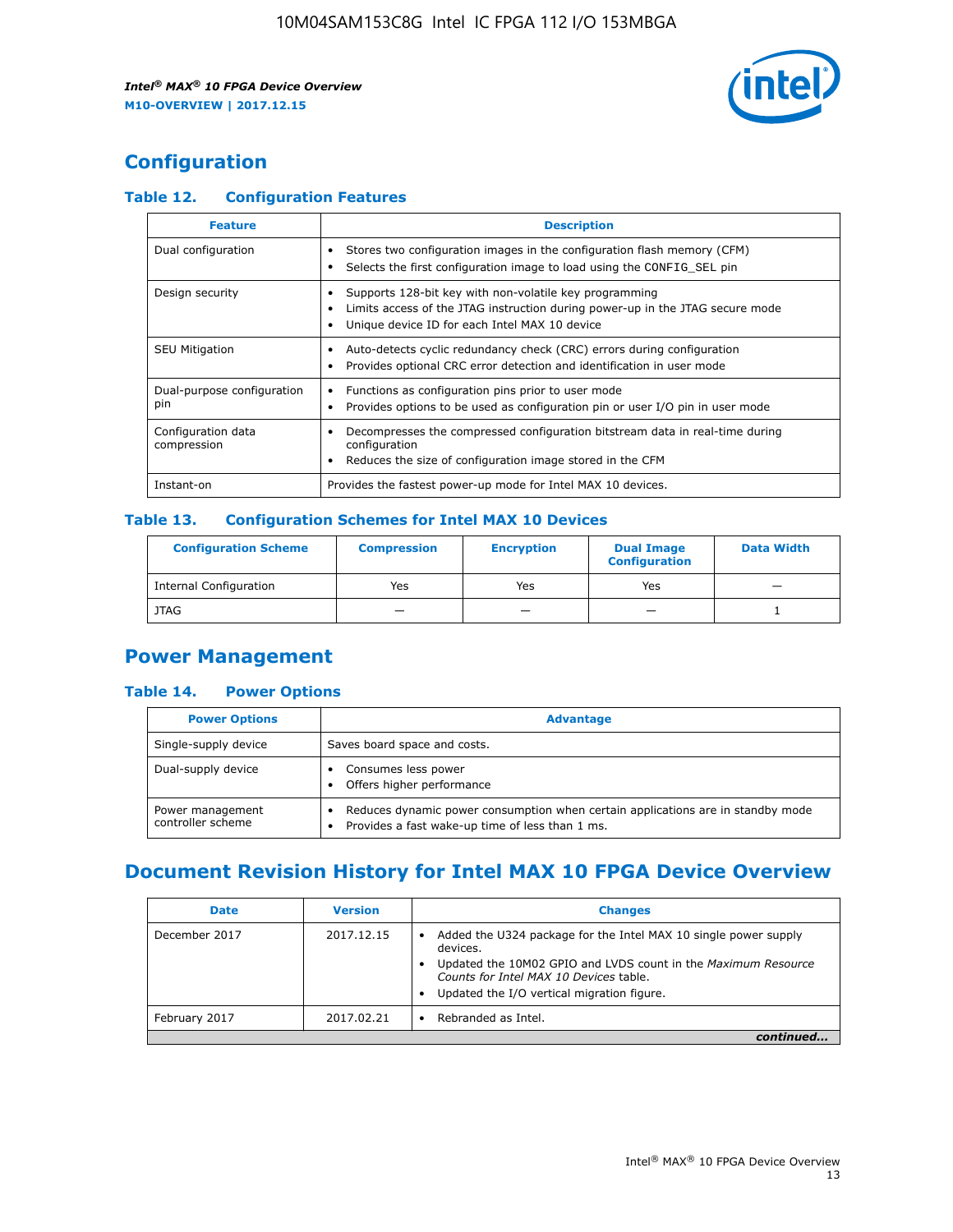

| <b>Date</b>    | <b>Version</b> | <b>Changes</b>                                                                                                                                                                                                                                                                                                                                                                                                                                                                                                                                                                                                                                                                                                                                                                                                                                                                                                                                                                                                                                                                                                                                           |
|----------------|----------------|----------------------------------------------------------------------------------------------------------------------------------------------------------------------------------------------------------------------------------------------------------------------------------------------------------------------------------------------------------------------------------------------------------------------------------------------------------------------------------------------------------------------------------------------------------------------------------------------------------------------------------------------------------------------------------------------------------------------------------------------------------------------------------------------------------------------------------------------------------------------------------------------------------------------------------------------------------------------------------------------------------------------------------------------------------------------------------------------------------------------------------------------------------|
| December 2016  | 2016.12.20     | • Updated EMIF information in the Summary of Features for Intel MAX 10<br>Devices table. EMIF is only supported in selected Intel MAX 10 device<br>density and package combinations, and for 600 Mbps performance, -6<br>device speed grade is required.<br>Updated the device ordering information to include P for leaded<br>package.                                                                                                                                                                                                                                                                                                                                                                                                                                                                                                                                                                                                                                                                                                                                                                                                                  |
| May 2016       | 2016.05.02     | Removed all preliminary marks.<br>Update the ADC sampling rate description. The ADC feature monitors<br>$\bullet$<br>single-ended external inputs with a cumulative sampling rate of 25<br>kilosamples per second to 1 MSPS in normal mode.                                                                                                                                                                                                                                                                                                                                                                                                                                                                                                                                                                                                                                                                                                                                                                                                                                                                                                              |
| November 2015  | 2015.11.02     | Removed SF feature from the device ordering information figure.<br>$\bullet$<br>Changed instances of Quartus II to Intel Quartus Prime.<br>$\bullet$                                                                                                                                                                                                                                                                                                                                                                                                                                                                                                                                                                                                                                                                                                                                                                                                                                                                                                                                                                                                     |
| May 2015       | 2015.05.04     | Added clearer descriptions for the feature options listed in the device<br>$\bullet$<br>ordering information figure.<br>Updated the maximum dedicated LVDS transmitter count of 10M02<br>$\bullet$<br>device from 10 to 9.<br>Removed the F672 package of the Intel MAX 10 10M25 device :<br>- Updated the devices I/O resources per package.<br>$-$ Updated the I/O vertical migration support.<br>- Updated the ADC vertical migration support.<br>Updated the maximum resources for 10M25 device:<br>- Maximum GPIO from 380 to 360.<br>- Maximum dedicated LVDS transmitter from 26 to 24.<br>- Maximum emulated LVDS transmitter from 181 to 171.<br>- Maximum dedicated LVDS receiver from 181 to 171.<br>Added ADC information for the E144 package of the 10M04 device.<br>$\bullet$<br>Updated the ADC vertical migration diagram to clarify that there are<br>single ADC devices with eight and 16 dual function pins.<br>Removed the note about contacting Altera for DDR3, DDR3L, DDR2,<br>and LPDDR2 external memory interface support. The Intel Quartus<br>Prime software supports these external memory interfaces from version<br>15.0. |
| December 2014  | 2014.12.15     | $\bullet$<br>Changed terms:<br>- "dual image" to "dual configuration image"<br>- "dual-image configuration" to dual configuration"<br>Added memory initialization feature for Flash and Analog devices.<br>$\bullet$<br>Added maximum data retention capacity of up to 20 years for UFM<br>$\bullet$<br>feature.<br>Added maximum operating frequency of 7.25 MHz for serial interface<br>for UFM feature.                                                                                                                                                                                                                                                                                                                                                                                                                                                                                                                                                                                                                                                                                                                                               |
| September 2014 | 2014.09.22     | Initial release.                                                                                                                                                                                                                                                                                                                                                                                                                                                                                                                                                                                                                                                                                                                                                                                                                                                                                                                                                                                                                                                                                                                                         |